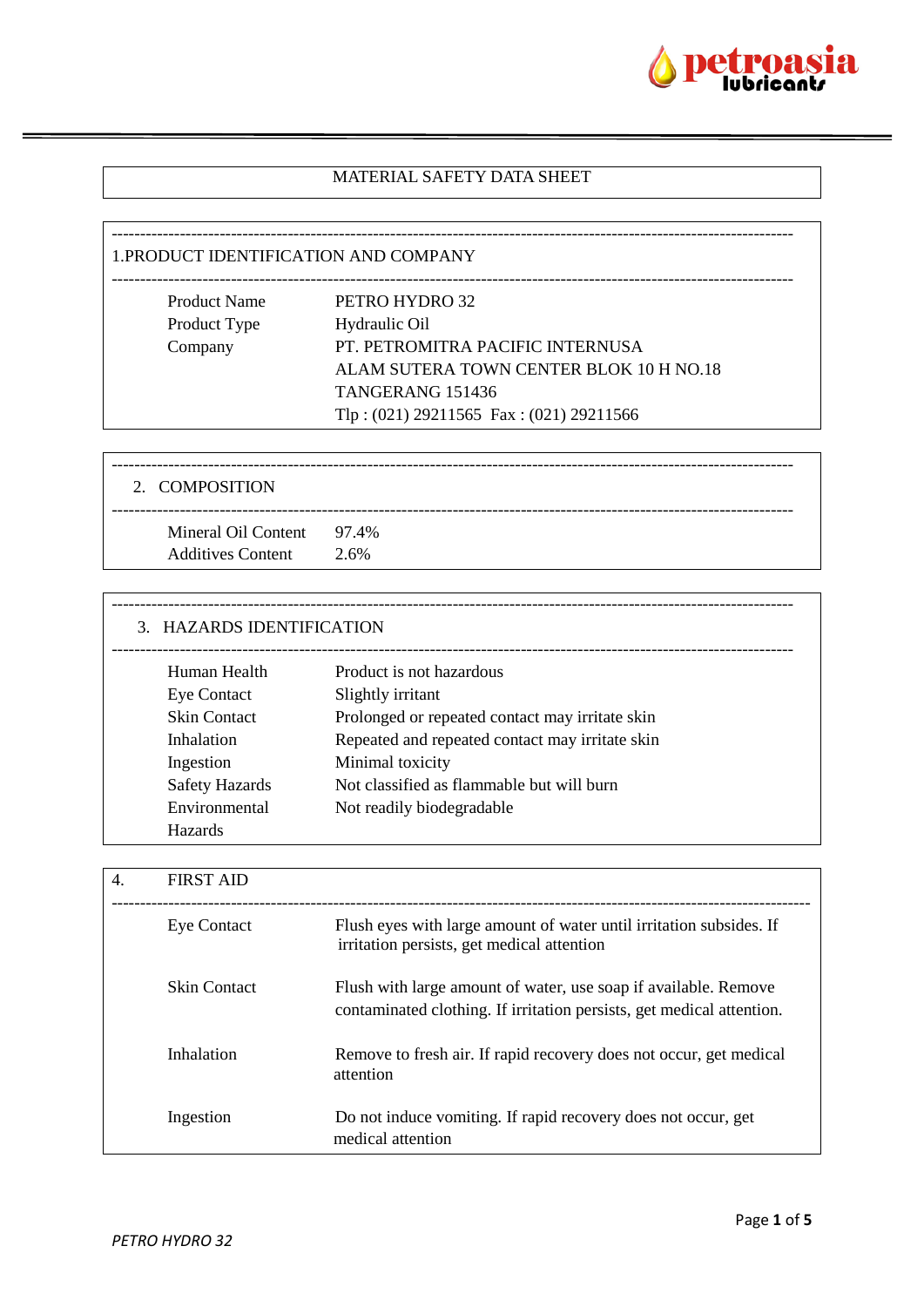

| 5. | <b>FIRE SAFETY</b>       |                                                                                                                                                                                                                  |
|----|--------------------------|------------------------------------------------------------------------------------------------------------------------------------------------------------------------------------------------------------------|
|    | <b>Flash Point</b>       | $>170^{\circ}$ C                                                                                                                                                                                                 |
|    | <b>Flammable Limits</b>  | LEL <sub>1.0</sub>                                                                                                                                                                                               |
|    |                          | UEL 6.0                                                                                                                                                                                                          |
|    | <b>Autoignition Temp</b> | $>220$ °C                                                                                                                                                                                                        |
|    | Specific Hazards         | Not classified as flammable but will burn. Hazardous combustion<br>product may include carbon monoxide, oxides of sulphur, and<br>unidentified organic and inorganic compounds                                   |
|    | Fire Fighting            | Use dry chemical, foam or carbon dioxide to extinguish fire. Water<br>may cause splattering or frothing. Use water to cool and protect fire-<br>exposed material. Wear protective equipment during fire fighting |

#### 6. ACCIDENTAL RELEASE MEASURES

--------------------------------------------------------------------------------------------------------------------------- Clean-up Procedures Stop the source of leak or realease and contain spill if possible. Cover spill with generous amount of inert absorbent material such as sand of earth Sweep up and remove to suitable,clearly marked containers for disposal in accordance with local regulations. Scrub contaminated area with detergent and water. Pick up liquid with additional absorbent material and dispose as above. Wear proper protective equipment during clean-up

| 7. | HANDLING AND STORAGE |                                                                                                                                                                                        |
|----|----------------------|----------------------------------------------------------------------------------------------------------------------------------------------------------------------------------------|
|    | Handling             | Handling temperatures should not exceed 70°C. Wear proper safety<br>protective equipment. Wash hands thoroughly after handling. Water<br>contamination and spillage should be avoided. |
|    | Storage              | Storage temperatures should be maintained between 0 to 50°C.<br>toxic fumes may be evolved from decomposition of<br>Odorous and<br>product if stored above the safe temperature.       |

| 8. | EXPOSURE CONTROL/PERSONAL PROTECTION |                                                                                                                                      |
|----|--------------------------------------|--------------------------------------------------------------------------------------------------------------------------------------|
|    | <b>Exposure Limits</b>               | Threshold Limit Values for oil mist is recommended to be controlled<br>at 5 mg/m <sup>3</sup> or lower for exposure of 8 hours daily |
|    | Ventilation                          | Use exhaust ventilation to keep below exposure limits                                                                                |
|    | Eye Protection                       | Wear safety glasses or face shields if splashing is likely to occur                                                                  |
|    | <b>Skin Protection</b>               | Avoid repeated and prolonged contact with product. Use oil resistant<br>gloves                                                       |
|    | Respiratory                          | Not normally required unless in confined                                                                                             |
|    | Protection                           |                                                                                                                                      |
|    | <b>Body Protection</b>               | Use proper protection equipment to avoid contact. Wear PVC apron i<br>if splashes are likely to occur                                |

.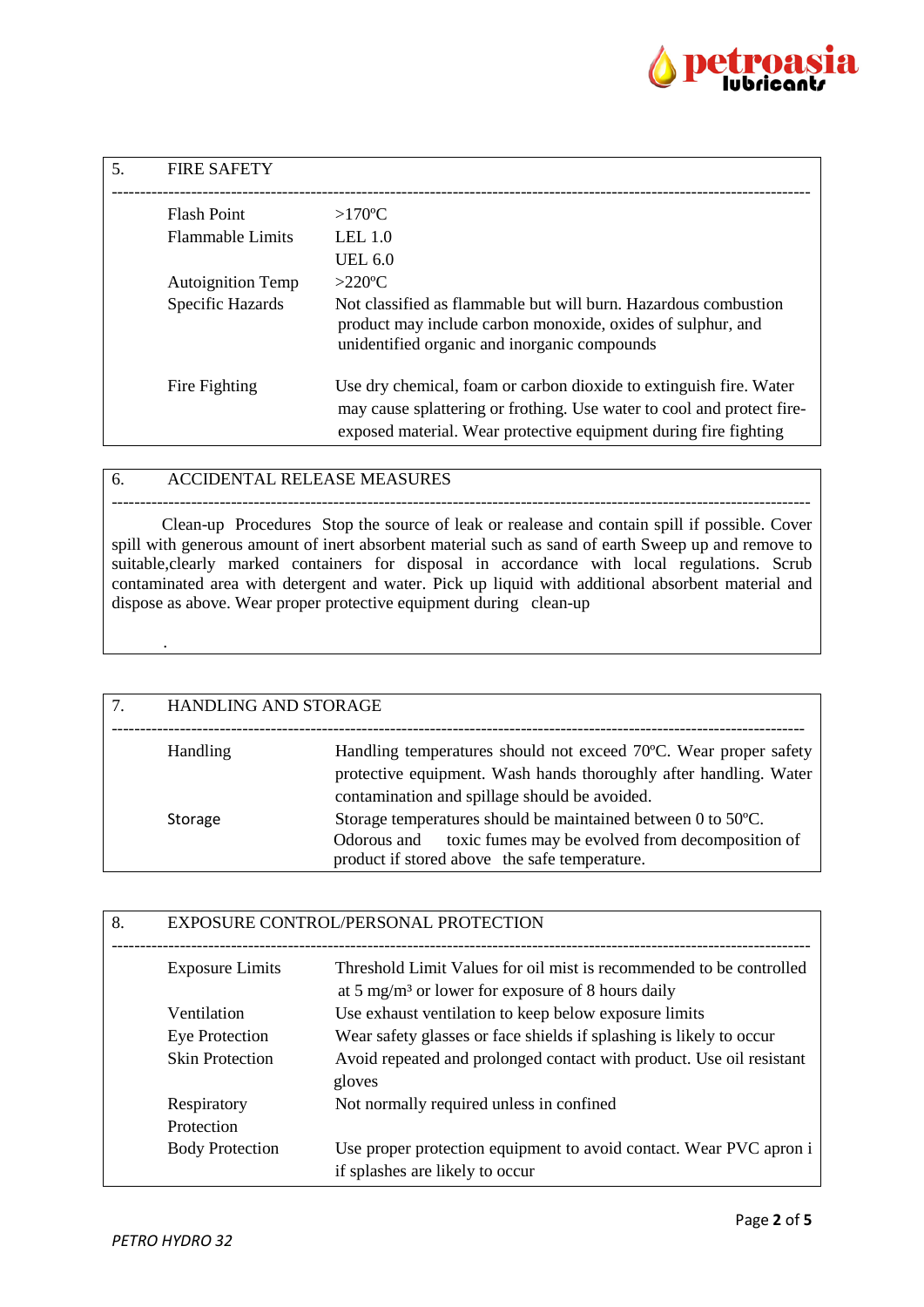

### 9. PHYSICAL AND CHEMICAL PROPERTIES

| <b>Physical State</b>                     | Liquid                                      |
|-------------------------------------------|---------------------------------------------|
| Colour                                    | Clear & Bright                              |
| Odour                                     | Characteristic mineral oil                  |
| Vapour Pressure                           | $< 0.5$ Pa at 20 °C                         |
| Density                                   | 0.87 g/cm <sup>3</sup> at 15 <sup>o</sup> C |
| Kinematic Viscosity $@$ 40 <sup>o</sup> C | $32 \text{ cSt}$                            |
| Kinematic Viscosity @ 100°C               | $5.3 \text{ cSt}$                           |
| Pour Point                                | $-12$ °C                                    |
| <b>Flash Point</b>                        | $>170^{\circ}$ C                            |
| pH of undiluted product                   | Not available                               |
| Auto-ignition temperature                 | $>200^{\circ}$ C                            |
| Solubility in water                       | Negligible                                  |

------------------------------------------------------------------------------------------------------------------------

| 10. | STABILITY AND REACTIVITY    |                                                                                                                    |
|-----|-----------------------------|--------------------------------------------------------------------------------------------------------------------|
|     | Stability<br><b>Thermal</b> | Product is stable under normal use conditions<br>Carbon monoxide, carbon dioxide, oxides of sulphur and nitrogen a |
|     | Decomposition               | organic and inorganic compound may evolve when subject to heat or<br>combustion                                    |
|     | Hazardous<br>Polymerisation | Will not occur undeer normal conditions                                                                            |
|     | Incompatible<br>Materials   | Strong oxidizing agents. Strong acids                                                                              |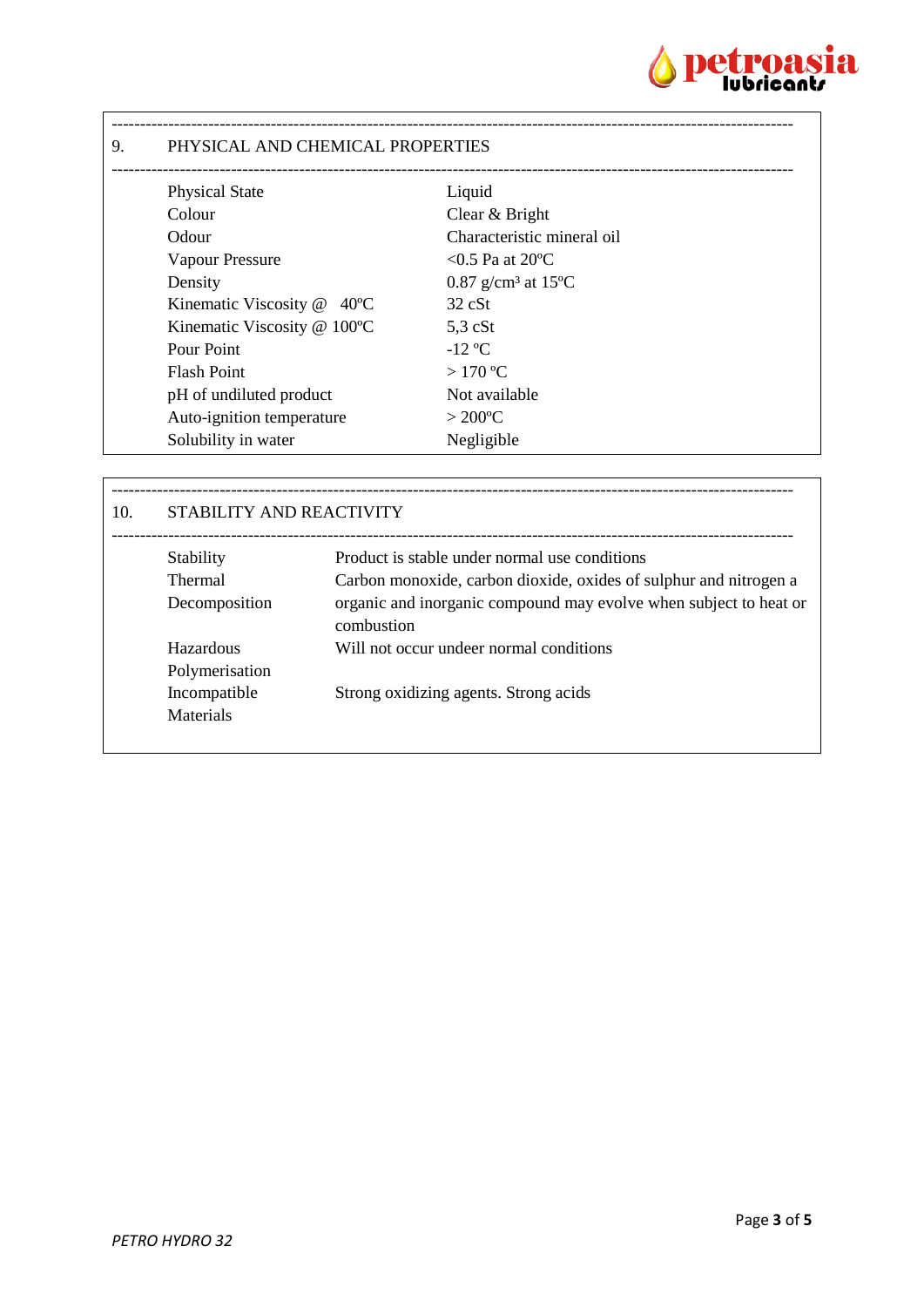

# 11. TOXICOLOGICAL INFORMATION

| <b>Basis</b>                    | No toxicological data is available for this product. Information is<br>provided based on the addtives, other components and base stock<br>used |
|---------------------------------|------------------------------------------------------------------------------------------------------------------------------------------------|
| <b>Acute Exposure</b><br>- Oral | LD 50 expected to be above 2000 mg/kg.                                                                                                         |
| <b>Acute Exposure</b><br>- Skin | LD 50 expected to be above 2000 mg/kg.                                                                                                         |
| Inhaltion                       | Repeated or prolonged exposure to oil mists may cause irritation                                                                               |
| Eye Irritation                  | Slight irritant                                                                                                                                |
| <b>Skin Irritation</b>          | Not a skin irritant unless repeated or prolonged contact                                                                                       |
| Respiratory                     | Slight irritant                                                                                                                                |
| Irritation                      |                                                                                                                                                |
| Carcinogenicity                 | No data to suggest that product is carcinogenic                                                                                                |
| Mutagenicity                    | No data to suggest that product is mutagenic                                                                                                   |
| Other Information               | Brief contact with used oil is not expected to have serious effect in                                                                          |
|                                 | humans if he oil is removed thoroughly by washing with soap and<br>water                                                                       |
|                                 | Used engine oils may contain harmful impurities that have                                                                                      |
|                                 | accumulate during use. The concentration of such impurities will                                                                               |
|                                 | depend on use and they present risks to health and the environment                                                                             |
|                                 | on disposal. All used oils<br>should be handled with caution and skin<br>contact should be avoided                                             |

| 12. | <b>ECOLOGICAL INFORMATION</b>         |                                                                                                                                                                                                      |
|-----|---------------------------------------|------------------------------------------------------------------------------------------------------------------------------------------------------------------------------------------------------|
|     | <b>Basis</b>                          | No ecological data is available for this product. Information is<br>provided base on the additives, other components and base stock<br>used.                                                         |
|     | Mobility                              | Liquid under most environmental conditions. Floats on water. It is<br>absorbeb by soil and will not be mobile                                                                                        |
|     | Persistance/                          | Not readily biodegradable. Major constituents are expected to be<br>inherently Degradability be inherently biodegradable, but the product<br>contains components that may persist in the environment |
|     | <b>Bioaccumulation</b><br>Ecotoxicity | Has the potential to bioaccumulate<br>Poor soluble mixture. Practically non-toxic to aquatic organisms.<br>May caused physical fouling of aquatic organisms                                          |